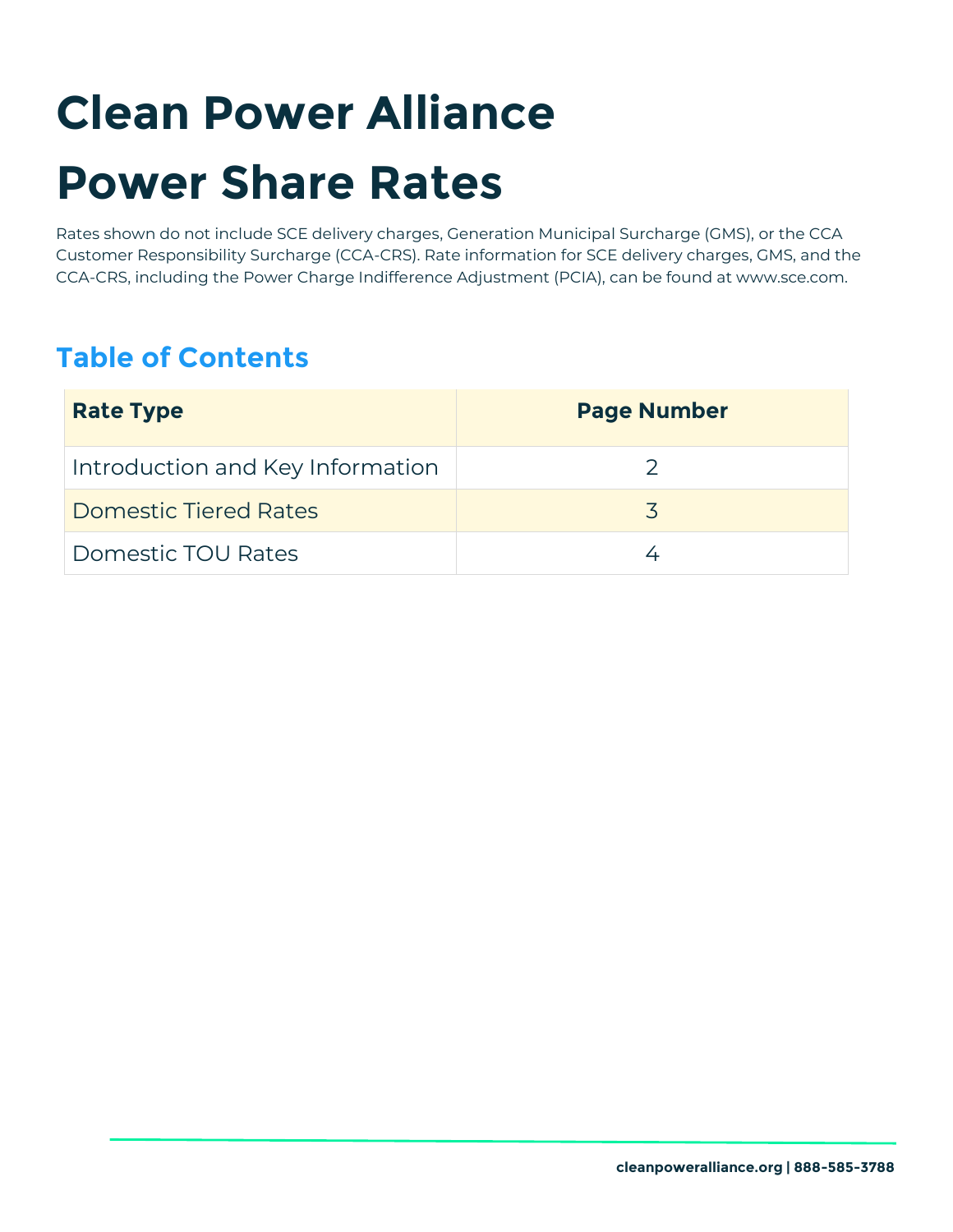# **Introduction and Key Information**

This document contains the applicable rates and credits for customers participating in the Clean Power Alliance Power Share program. These rates and credits are continuously calibrated to ensure that Power Share program participants are receiving a 20% overall bill discount, on top of their existing rate. Customers enrolled in Power Share receive 100% renewable energy produced in communities defined as "disadvantaged" according to California Assembly Bill (AB) 327 within Clean Power Alliance or Southern California Edison (SCE) service territory.

Please see the official Power Share Tariff at cleanpoweralliance.org/powershare for full program eligibility requirements and program terms and conditions.

**The rates and credits shown in this document are for electric generation/supply only. Please visit SCE.com for delivery rates and schedules. Enrollment in Power Share does not change your existing SCE rate type.** 

# **Rate Period Definitions**

### **Please see Clean Power Alliance's full rate schedules at cleanpoweralliance.org/residential-rates for additional rate information.**

#### **Seasons**

- **Summer:** season shall commence at 12:00 a.m. on June 1 and continue until 12:00 a.m. on October 1 of each year.
- Winter: season shall commence at 12:00 a.m. on October 1 of each year and continue until 12:00 a.m. on June 1 of the following year.

### **Holidays**

Applicable holidays for rate time periods are as follows: New Year's Day (January 1), Presidents' Day (third Monday in February), Memorial Day (last Monday in May), Independence Day (July 4), Labor Day (first Monday in September), Veterans Day (November 11), Thanksgiving Day (fourth Thursday in November), and Christmas Day (December 25).

When any holiday listed above falls on Sunday, the following Monday will be recognized as a holiday. No change will be made for holidays falling on Saturday.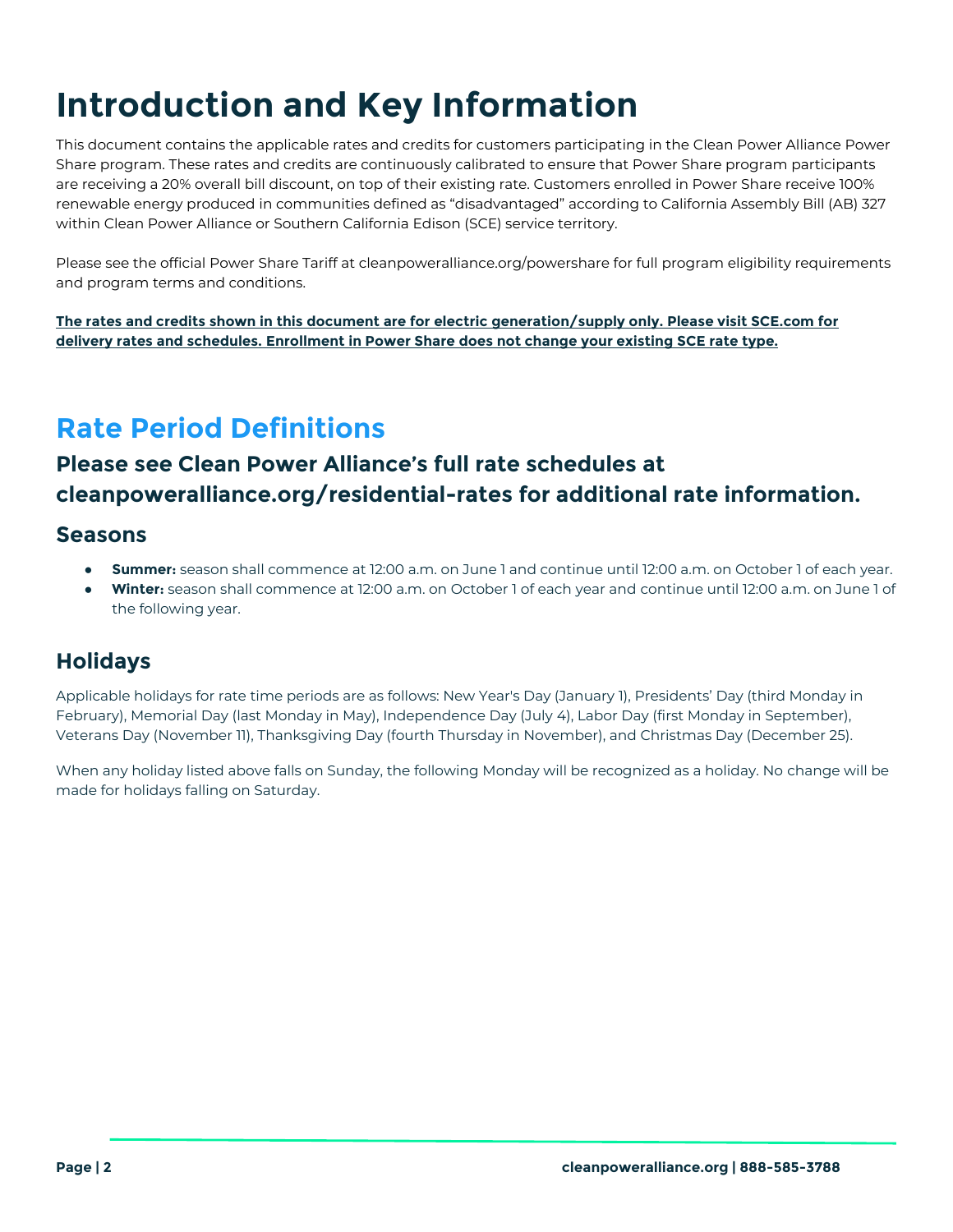# **Power Share – Domestic Tiered Rates**

All energy charges in \$/kWh. Delivery charges and PCIA not included. Qualified customers with Medical Baseline Allowance will continue to receive an additional 16.5 kWh per day to their normal baseline usage. Effective as of June 1, 2022.

Customers will receive the Tier 1 credit applied to any usage up to the baseline allocation. If baseline allocation is exceeded, customers will receive the Tier 2 credit applied to any usage that exceeds the baseline allocation, and if applicable the High Usage credit will be applied to any usage that exceed the Tier 2 allocation.

# **DOMESTIC**

These are your rates and credits if you are enrolled in the Power Share program AND receiving CARE discounts.

| <b>Period</b> | <b>Generation Rate</b> | <b>Tier 1 Credit</b> | <b>Tier 2 Credit</b> | <b>High Usage Credit</b> |
|---------------|------------------------|----------------------|----------------------|--------------------------|
| All           | \$0.071840             | (\$0.03049)          | (\$0.04139)          | (\$0.05426)              |

These are your rates and credits if you are enrolled in the Power Share program AND receiving FERA discounts.

| <b>Period</b> | <b>Generation Rate</b> | <b>Tier 1 Credit</b> | <b>Tier 2 Credit</b> | <b>High Usage Credit</b> |
|---------------|------------------------|----------------------|----------------------|--------------------------|
| All           | \$0.071840             | (\$0.03890)          | (\$0.05212)          | (S0.06701)               |

| <b>Period</b> | <b>Generation Rate</b> | <b>Tier 1 Credit</b> | <b>Tier 2 Credit</b> | <b>High Usage Credit</b> |
|---------------|------------------------|----------------------|----------------------|--------------------------|
| ΑI            | \$0.08460              | (\$0.05]63)          | (\$0.06774)          | (\$0.08590)              |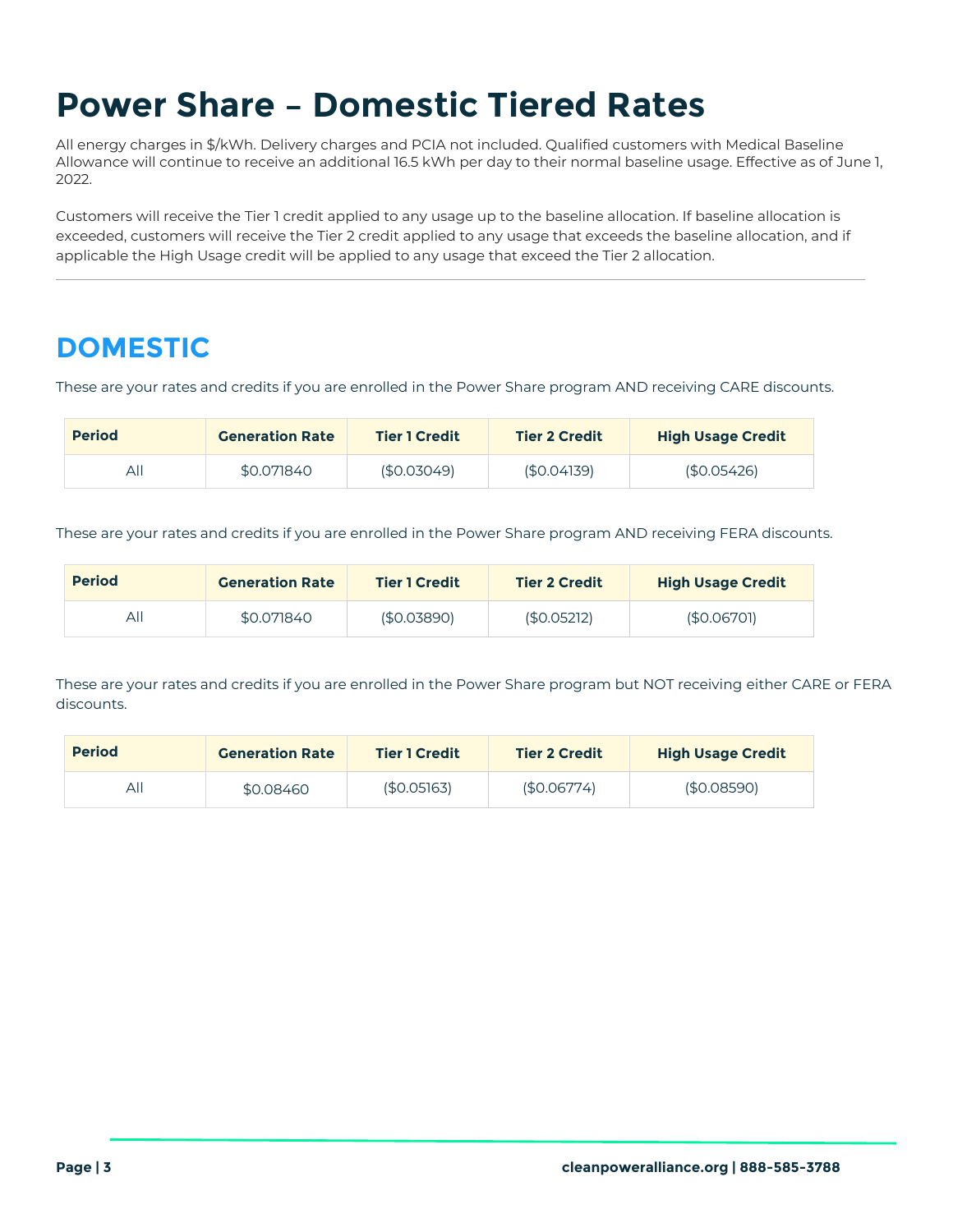# **Power Share – Domestic Time of Use Rates**

All energy charges in \$/kWh. Delivery charges and PCIA not included. Qualified customers with Medical Baseline Allowance will continue to receive an additional 16.5 kWh per day to their normal baseline usage. Effective as of June 1, 2022.

### **TOU-D-4**

*Time periods for this rate are defined as follows:*

- *On-Peak: 4:00 p.m. to 9:00 p.m. summer weekdays except holidays*
- *Mid-Peak: 4:00 p.m. to 9:00 p.m. winter weekdays and summer and winter weekends/holidays*
- *Off-Peak: 9:00 p.m. to 4:00 p.m. summer weekdays and weekends. 9:00 p.m. to 8:00 a.m. winter weekdays and weekends/holidays*
- *Super Off-Peak: 8:00 a.m. to 4:00 p.m. winter weekdays and weekends/holidays*

#### **These are your rates/credits if you are enrolled in the Power Share program AND receiving CARE discounts.**

| <b>Period</b>                     | <b>Summer</b> | Winter    |
|-----------------------------------|---------------|-----------|
| On-Peak                           | \$0.09283     | N/A       |
| Mid-Peak                          | \$0.02816     | \$0.04789 |
| Off-Peak                          | \$0.01394     | \$0.02534 |
| Super Off-Peak                    | N/A           | \$0.01050 |
| <b>Baseline Credit Adjustment</b> | \$0.01248     | \$0.01248 |

#### **These are your rates/credits if you are enrolled in the Power Share program AND receiving FERA discounts.**

| <b>Period</b>              | <b>Summer</b> | <b>Winter</b> |
|----------------------------|---------------|---------------|
| On-Peak                    | \$0.07912     | N/A           |
| Mid-Peak                   | \$0.01665     | \$0.03562     |
| Off-Peak                   | \$0.00457     | \$0.01552     |
| Super Off-Peak             | N/A           | \$0.00139     |
| Baseline Credit Adjustment | \$0.01443     | \$0.01443     |

| <b>Period</b>              | <b>Summer</b> | Winter      |
|----------------------------|---------------|-------------|
| On-Peak                    | \$0.08221     | N/A         |
| Mid-Peak                   | \$0.01279     | \$0.03372   |
| Off-Peak                   | \$0.00019     | \$0.01223   |
| Super Off-Peak             | N/A           | (\$0.00337) |
| Baseline Credit Adiustment | \$0.01760     | \$0.01760   |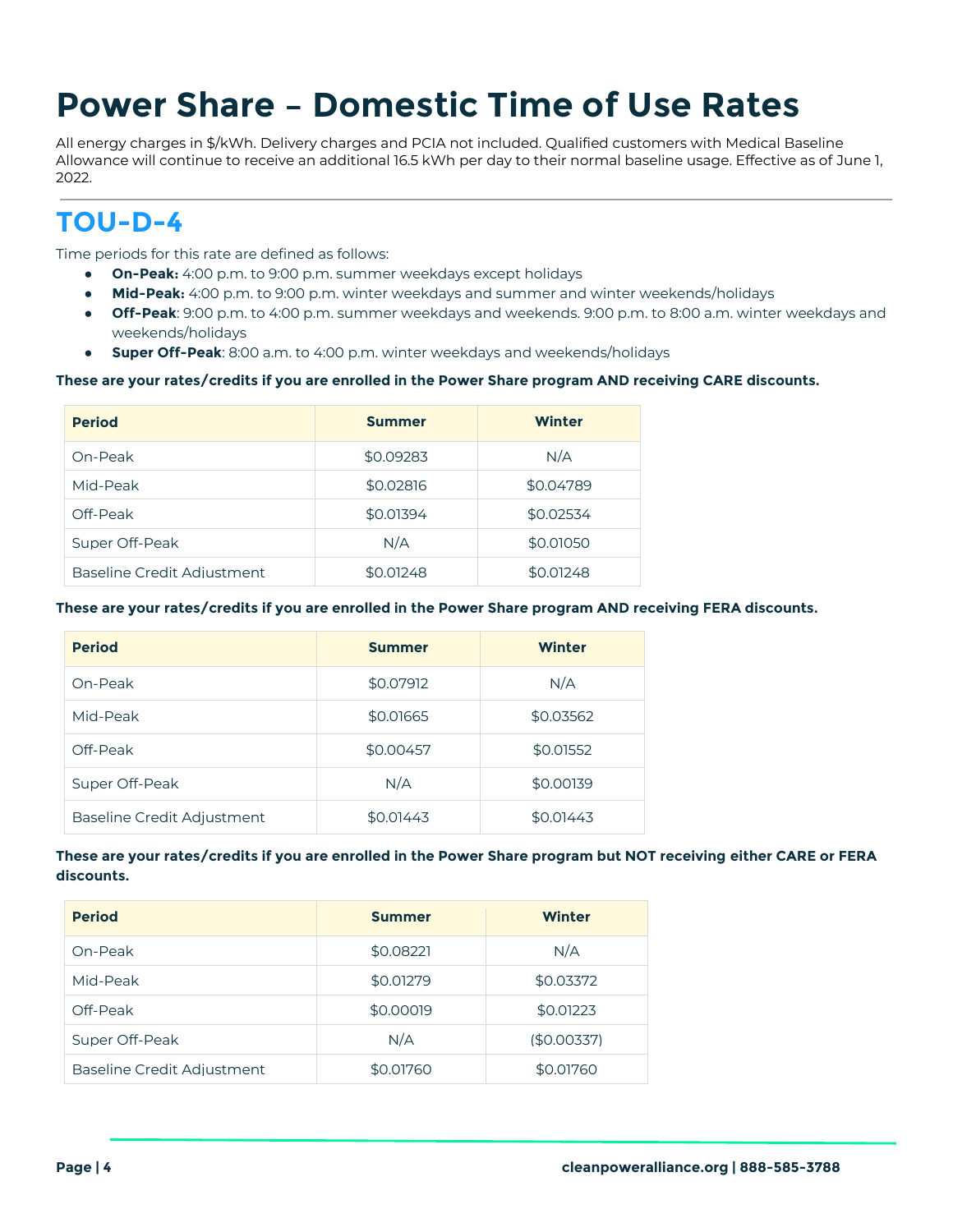# **TOU-D-5**

*Time periods for this rate are defined as follows:*

- *On-Peak: 5:00 p.m. to 8:00 p.m. summer weekdays except holidays*
- *Mid-Peak: 5:00 p.m. to 8:00 p.m. winter weekdays and summer and winter weekends/holidays*
- *Off-Peak: 8:00 p.m. to 5:00 p.m. summer weekdays and weekends. 8:00 p.m. to 8:00 a.m. winter weekdays and weekends/holidays*
- *Super Off-Peak: 8:00 a.m. to 5:00 p.m. winter weekdays and weekends/holidays*

#### **These are your rates/credits if you are enrolled in the Power Share program AND receiving CARE discounts.**

| <b>Period</b>              | <b>Summer</b> | <b>Winter</b> |
|----------------------------|---------------|---------------|
| On-Peak                    | \$0.17085     | N/A           |
| Mid-Peak                   | \$0.06282     | \$0.09158     |
| Off-Peak                   | \$0.00665     | \$0.02249     |
| Super Off-Peak             | N/A           | \$0.00483     |
| Baseline Credit Adjustment | \$0.01248     | \$0.01248     |

#### **These are your rates/credits if you are enrolled in the Power Share program AND receiving FERA discounts.**

| <b>Period</b>              | <b>Summer</b> | Winter      |
|----------------------------|---------------|-------------|
| On-Peak                    | \$0.15424     | N/A         |
| Mid-Peak                   | \$0.04985     | \$0.07755   |
| Off-Peak                   | (\$0.0027]    | \$0.01253   |
| Super Off-Peak             | N/A           | (\$0.00410) |
| Baseline Credit Adjustment | \$0.01443     | \$0.01443   |

| <b>Period</b>              | <b>Summer</b> | Winter      |
|----------------------------|---------------|-------------|
| On-Peak                    | \$0.16553     | N/A         |
| Mid-Peak                   | \$0.04955     | \$0.08013   |
| Off-Peak                   | (\$0.0080]    | \$0.00880   |
| Super Off-Peak             | N/A           | (\$0.00947) |
| Baseline Credit Adjustment | \$0.01760     | \$0.01760   |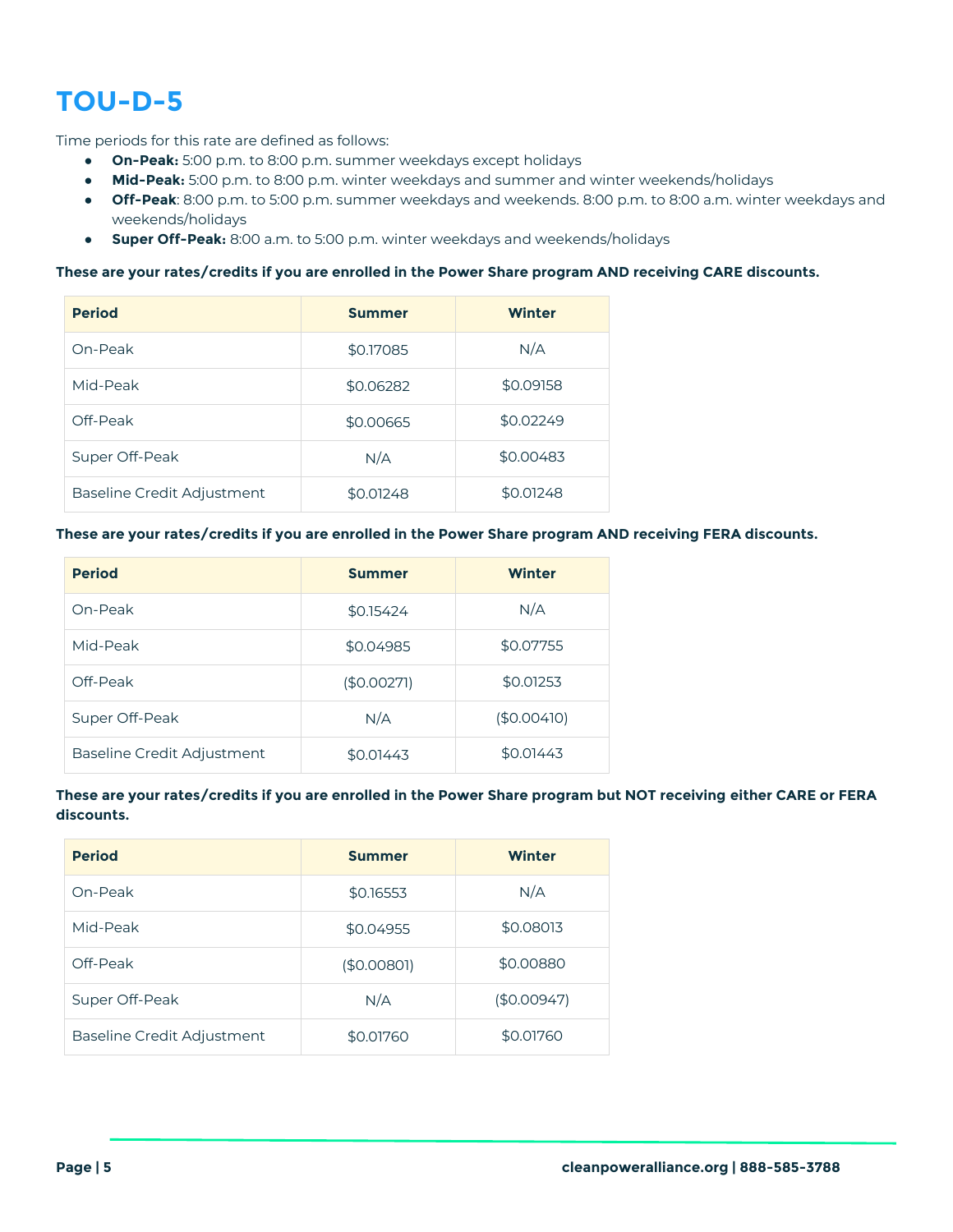# **TOU-D-PRIME**

*Time periods for this rate are defined as follows:*

- *On-Peak: 4:00 p.m. to 9:00 p.m. summer weekdays except holidays*
- *Mid-Peak: 4:00 p.m. to 9:00 p.m. winter weekdays and summer and winter weekends*
- *Off-Peak: 9:00 p.m. to 4:00 p.m. summer weekdays and weekends. 9:00 p.m. to 8:00 a.m. winter weekdays and weekends*
- *Super Off-Peak: 8:00 a.m. to 4:00 p.m. winter weekdays and weekends*

#### **These are your rates/credits if you are enrolled in the Power Share program AND receiving CARE discounts.**

| <b>Period</b>  | <b>Summer</b> | Winter    |
|----------------|---------------|-----------|
| On-Peak        | \$0.15054     | N/A       |
| Mid-Peak       | \$0.05011     | \$0.11854 |
| Off-Peak       | \$0.01019     | \$0.00710 |
| Super Off-Peak | N/A           | \$0.00710 |

#### **These are your rates/credits if you are enrolled in the Power Share program AND receiving FERA discounts.**

| <b>Period</b>  | <b>Summer</b> | Winter    |
|----------------|---------------|-----------|
| On-Peak        | \$0.13644     | N/A       |
| Mid-Peak       | \$0.03905     | \$0.10532 |
| Off-Peak       | \$0.00331     | \$0.00042 |
| Super Off-Peak | N/A           | \$0.00042 |

| <b>Period</b>  | <b>Summer</b> | Winter      |
|----------------|---------------|-------------|
| On-Peak        | \$0.14720     | N/A         |
| Mid-Peak       | \$0.03831     | \$0.11235   |
| Off-Peak       | \$0.00021     | (\$0.00295) |
| Super Off-Peak | N/A           | (\$0.00295) |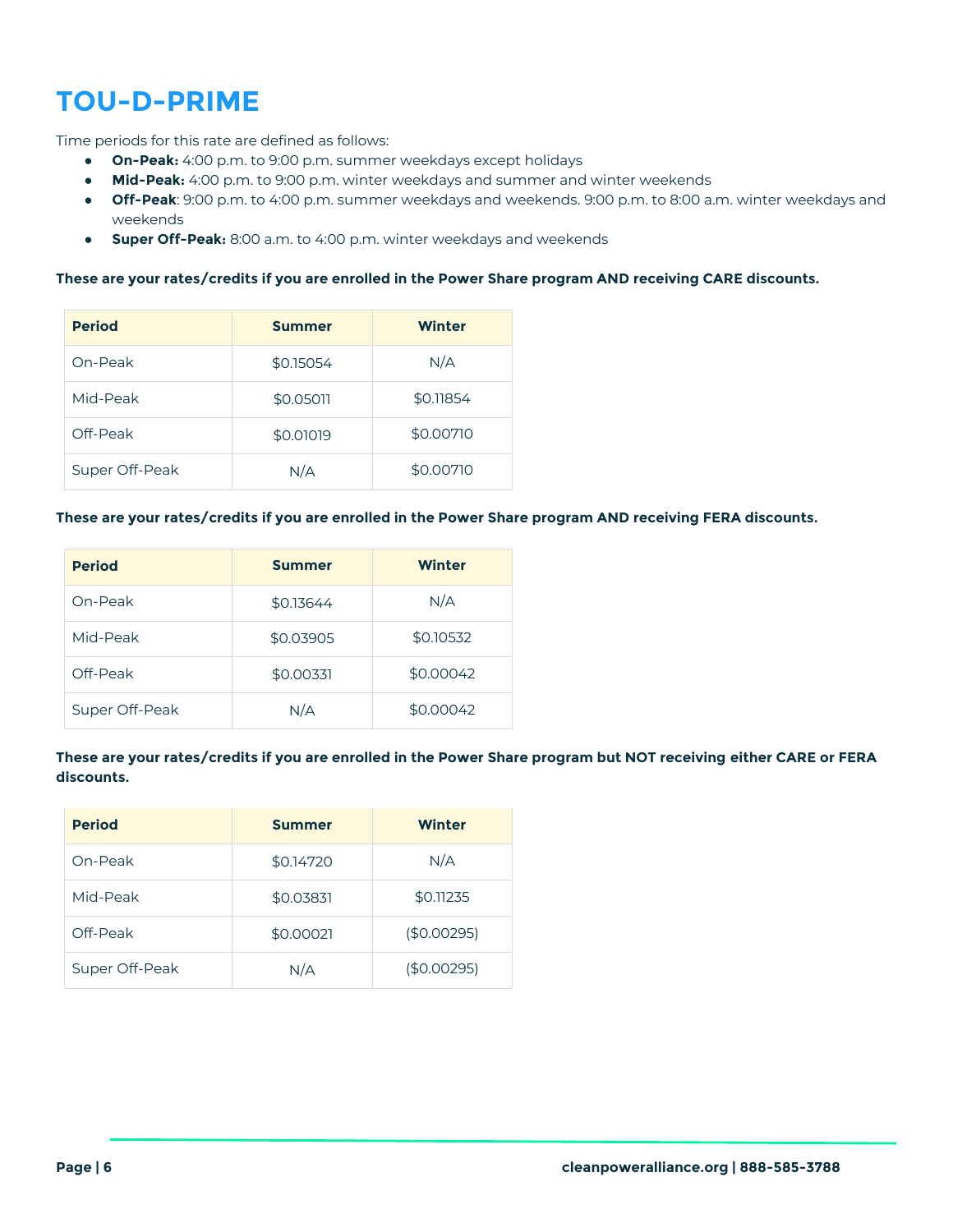# **TOU-D-A**

*Time periods for this rate are defined as follows:* 

- *On-Peak: 2:00 p.m. to 8:00 p.m. summer and winter weekdays except holidays*
- *Super Off-Peak: 10:00 p.m. to 8:00 a.m. all year, every day*
- *Off-Peak: All other hours – all year, every day*

#### **These are your rates/credits if you are enrolled in the Power Share program AND receiving CARE discounts.**

| <b>Period</b>              | <b>Summer</b> | <b>Winter</b> |
|----------------------------|---------------|---------------|
| On-Peak                    | \$0.12187     | \$0.05885     |
| Off-Peak                   | \$0.00655     | \$0.00383     |
| Super Off-Peak             | \$0.02093     | \$0.02180     |
| Baseline Credit Adjustment | \$0.01248     | \$0.01248     |

#### **These are your rates/credits if you are enrolled in the Power Share program AND receiving FERA discounts.**

| <b>Period</b>              | <b>Summer</b> | Winter      |
|----------------------------|---------------|-------------|
| On-Peak                    | \$0.10322     | \$0.04600   |
| Off-Peak                   | (\$0.00495)   | (\$0.00640) |
| Super Off-Peak             | \$0.01465     | \$0.01549   |
| Baseline Credit Adjustment | \$0.01443     | \$0.01443   |

| <b>Period</b>              | <b>Summer</b> | <b>Winter</b> |
|----------------------------|---------------|---------------|
| On-Peak                    | \$0.10667     | \$0.04513     |
| Off-Peak                   | (\$0.01200)   | (\$0.01286)   |
| Super Off-Peak             | \$0.01347     | \$0.01442     |
| Baseline Credit Adjustment | \$0.01760     | \$0.01760     |